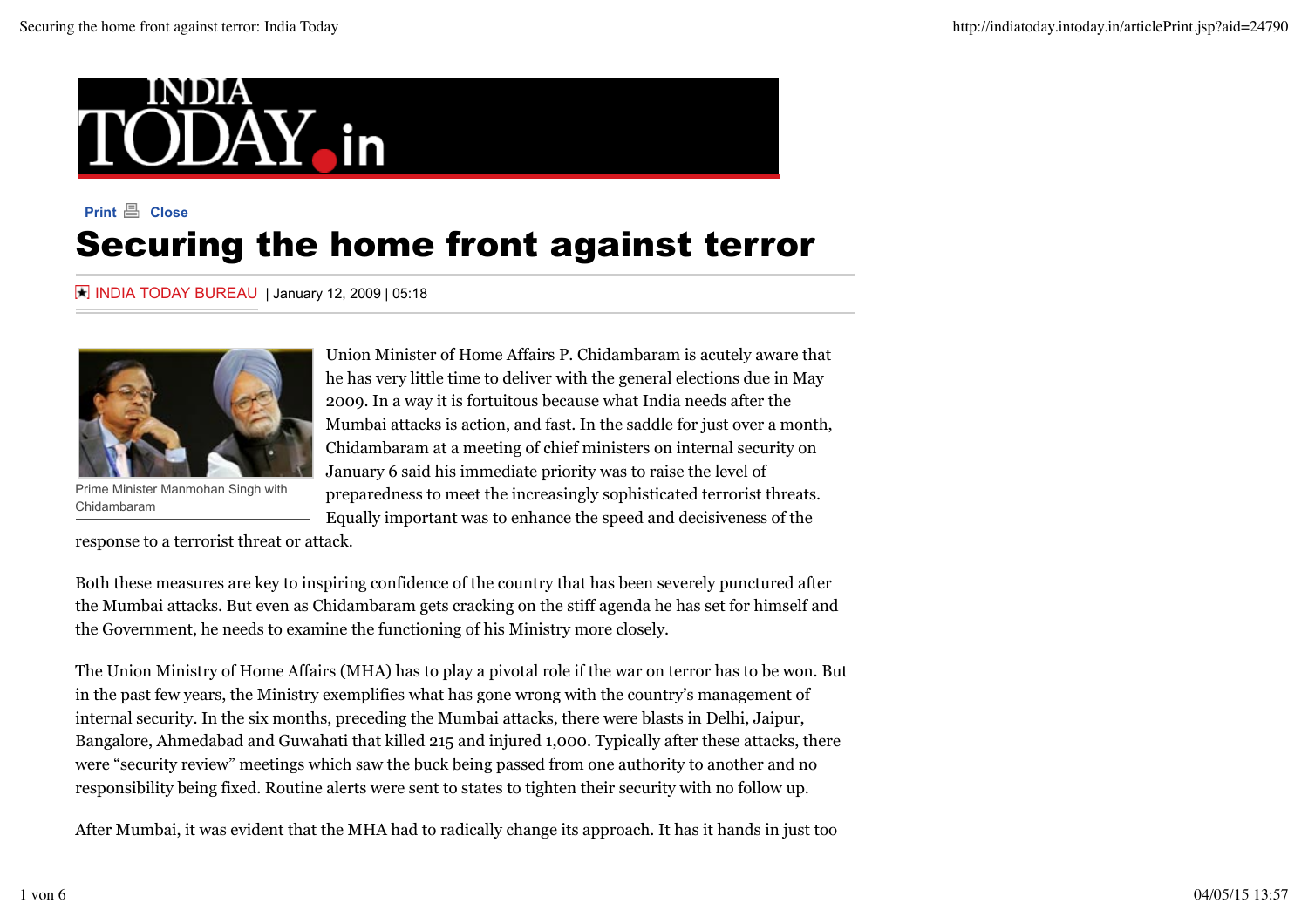many issues. Apart from internal security and terrorism, its mandate is to tackle insurgency in Jammu and Kashmir (J&K) and the Northeastern states, Left wing extremism, border management, immigration, foreign funding, Centre-state relations, Union Territories, managing the Indian Police Service (IPS) and Central paramilitary forces, police modernisation and policy planning. Experts say, over the years the ministry has grown into a behemoth that is difficult to manage, has dragged its feet on key proposals like police modernisation, did nothing to sort out turf battles between intelligence agencies both at the level of the Centre and the states and has failed to come up with an effective anti-terror policy.

After 9/11, the George Bush administration decided that what it needed was a humongous Homeland Security Department that would, in the American President's view, "make America safer because our nation would have one department whose primary mission is to protect the American homeland." Bush decided that there would be only one department to secure US borders, transport sector, ports and critical infrastructure, apart from synthesising and analysing homeland security intelligence from multiple sources, training and equipping first responders and managing a federal emergency response.

Clearly, India can learn a lot from the American review of its homeland security. Given that bureaucracy tends to create more muddles in India, perhaps the solution lies in segregating the internal security aspect from other functions of the Home Ministry. The US Homeland Security Department does not deal with issues pertaining to police modernisation, procurement and other executive work. So it would probably help if there is a full-time Cabinet Minister to look after internal security, segregated from the MHA.

In the first flush of his tenure, Chidambaram has moved swiftly to get a National Investigative Agency set up to investigate terror cases across the country and also ensured greater co-ordination and sharing of information among intelligence agencies by reactivating the Multi-Agency Centre (MAC)and making it accountable. The focus now has to be firmly on prevention through enhanced intelligence coordination and sharing. He has also cut through the red tape and sanctioned long pending and muchneeded equipment for the paramilitary forces like bulletproof vests and rifles.

These would make a significant difference. But as important is pushing for fundamental structural and personnel changes in the Home Ministry. It could start by looking at the composition of those who head it. Of the eight special and additional secretaries in the Ministry, and 20 joint secretaries, only two are career police officers. Starting from secretary Madhukar Gupta, almost all in key positions are IAS officers with no experience of handling security issues. All officials handling key desks, including Kashmir, the Northeast, Naxals and Border Management are administrative service officers.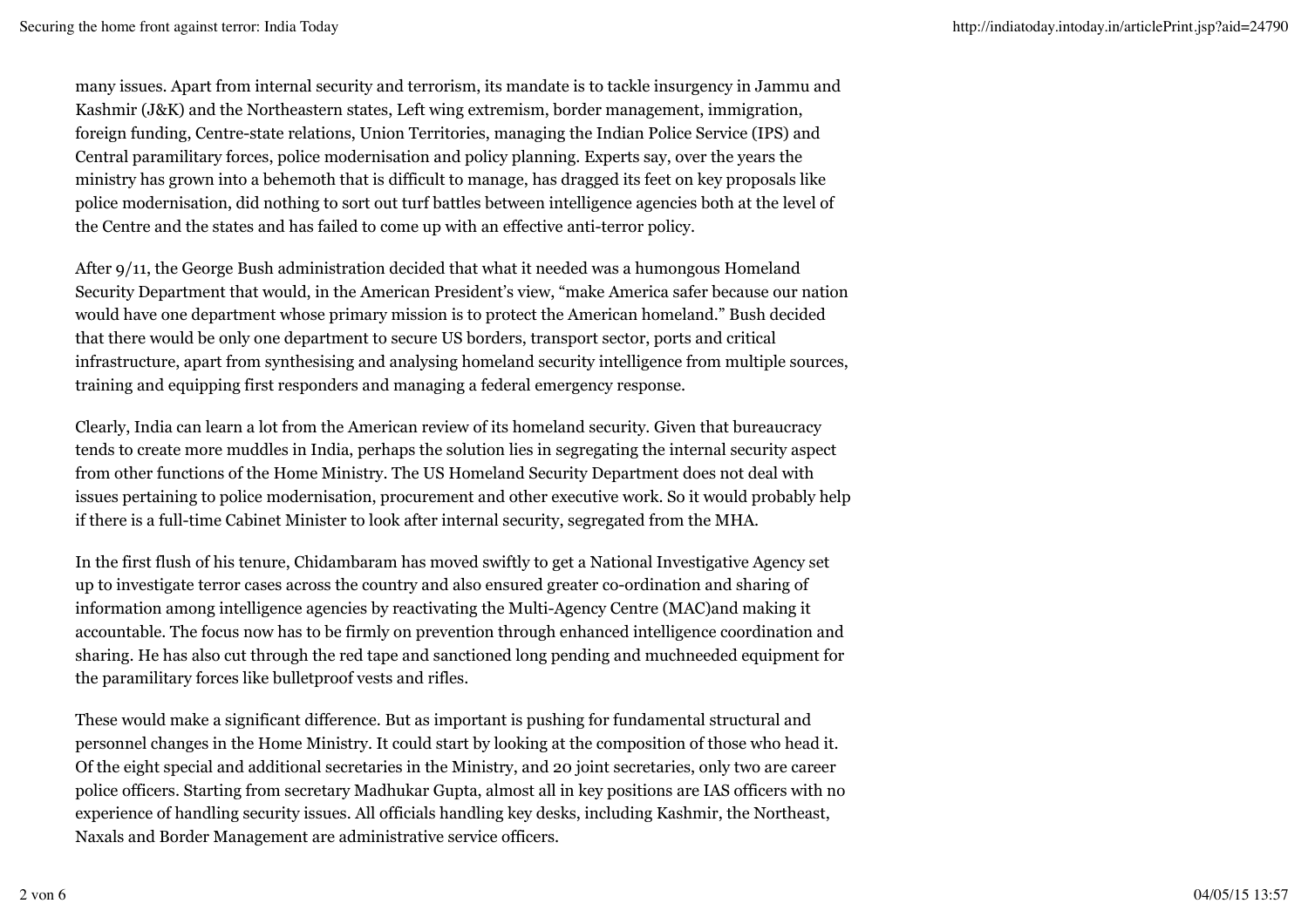| Learning from the US                                                                                                                                                                                                                                                                                                                      |                                                                                                                                                                                                                                                                                                                                                        | Modernisation has suffered because most officers handling<br>the issue lack knowledge and field experience. The imbalance<br>needs to be urgently addressed. The internal security division                                                                                                                                                                                                                                                                                                                                                                                                                                                                                                                                                                                                                                                                                                                                                                                                                                                                                                                                                                                                                                                                                                                                                                                                                                                                                                              |
|-------------------------------------------------------------------------------------------------------------------------------------------------------------------------------------------------------------------------------------------------------------------------------------------------------------------------------------------|--------------------------------------------------------------------------------------------------------------------------------------------------------------------------------------------------------------------------------------------------------------------------------------------------------------------------------------------------------|----------------------------------------------------------------------------------------------------------------------------------------------------------------------------------------------------------------------------------------------------------------------------------------------------------------------------------------------------------------------------------------------------------------------------------------------------------------------------------------------------------------------------------------------------------------------------------------------------------------------------------------------------------------------------------------------------------------------------------------------------------------------------------------------------------------------------------------------------------------------------------------------------------------------------------------------------------------------------------------------------------------------------------------------------------------------------------------------------------------------------------------------------------------------------------------------------------------------------------------------------------------------------------------------------------------------------------------------------------------------------------------------------------------------------------------------------------------------------------------------------------|
| Mandate of the MHA                                                                                                                                                                                                                                                                                                                        | <b>US Homeland</b><br>Security                                                                                                                                                                                                                                                                                                                         | should be transformed into a body of experts capable of<br>dealing with terrorism, insurgency and illegal infiltration.                                                                                                                                                                                                                                                                                                                                                                                                                                                                                                                                                                                                                                                                                                                                                                                                                                                                                                                                                                                                                                                                                                                                                                                                                                                                                                                                                                                  |
| $\bullet$ India's<br>Ministry of<br>Home Affairs<br>has its finger<br>in too many<br>pies that make<br>it highly<br>unwieldy and<br>ineffective<br>against terror<br>strikes.<br>• Among the<br>MHA's major<br>tasks are law<br>and order,<br>police<br>modernisation,<br>border<br>management,<br>centre-state<br>relations,<br>official | $\bullet$ In 2002, US<br>President<br>George Bush<br>created a<br>single, unified<br>Department<br>of Homeland<br>Security to<br>protect<br>America.<br>$\bullet$ The new<br>department<br>has only four<br>divisions with<br>a clear focus:<br>border and<br>transportation<br>security,<br>emergency<br>preparedness<br>and response,<br>information | There are other priority issues that the MHA needs to pursue.<br>There is still has no system in place which can identify and<br>weed out illegal immigrants. Starting in 2002, attempts were<br>made to issue Multipurpose National Identity Cards (MNIC)<br>to all bona fide citizens with the aim of enhancing national<br>security, manage citizen identity and facilitate e-governance.<br>With an estimated budget of Rs 5,000 crore then, the<br>government has managed to issue only 12 lakh identity cards<br>in the first phase of the pilot project. These should serve as the<br>primary document to prove identity instead of a ration card,<br>passport and others.<br>According to government sources, the project is stuck due to<br>turf wars among the ministries of Information and<br>Technology, Home and also the Election Commission. MNIC<br>should be issued to all citizens within a fixed time frame. It<br>should be the primary document to prove identity, instead of<br>a ration card, passport, driving licence or PAN card.<br>The tardiness of the response of the police and security<br>personnel were evident in the Mumbai attack. What is needed<br>is urgent infusion of funds to beef up the existing police<br>forces. The MHA had set aside Rs 1,300 crore for the<br>modernisation of state police forces in 2008-09, an amount<br>that has nearly doubled over the past five years. This money is<br>meant to be spent on better mobility, modern weaponry, |
| languages                                                                                                                                                                                                                                                                                                                                 | analysis and                                                                                                                                                                                                                                                                                                                                           | communication system, training, infrastructure facilities,                                                                                                                                                                                                                                                                                                                                                                                                                                                                                                                                                                                                                                                                                                                                                                                                                                                                                                                                                                                                                                                                                                                                                                                                                                                                                                                                                                                                                                               |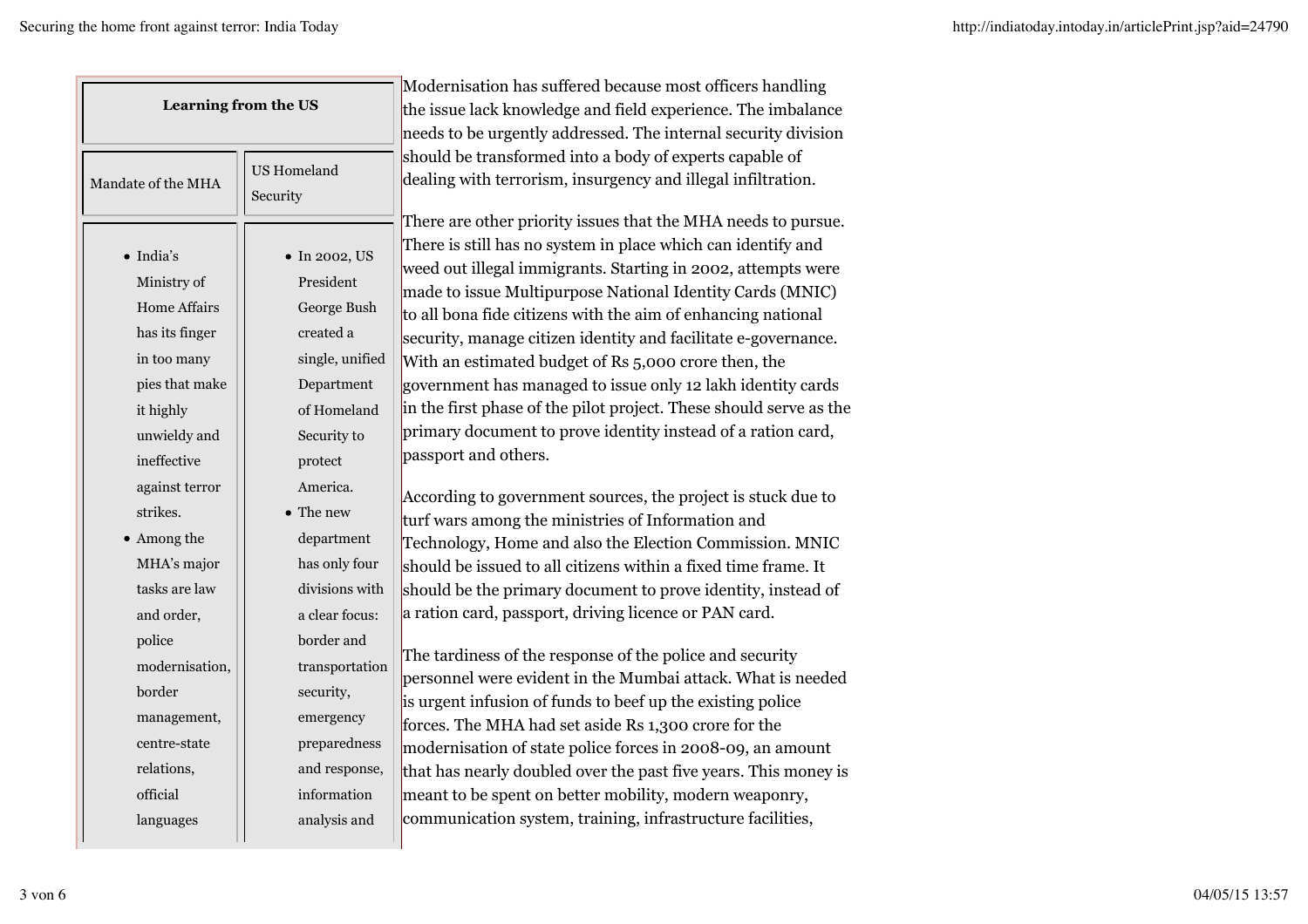| policy apart             | infrastructure      |
|--------------------------|---------------------|
| from Jammu               | protection          |
| and Kashmir,             | and counter         |
| Northeast                | measures            |
| insurgency and           | against             |
| Maoist                   | WMDs.               |
| Extremism.               | $\bullet$ Since its |
| $\bullet$ In 2008 alone, | formation, the      |
| there were 64            | US faced no         |
| terror attacks           | major terror        |
| across India.            | strike.             |
|                          |                     |

forensic science facilities, strengthening of intelligence branches, security equipment, construction of buildings of police stations, and construction of residential buildings for lower level police personnel.

The problem is that there is no accountability on part of the states or, for that matter, the Centre. There is no system of a follow-up or to check what the states are doing with the funds. The MHA should have an annual audit whereby senior officers personally visit the states to see and inspect how the states have used their modernisation funds. This would also introduce accountability at the level of various secretaries and joint secretaries of the Ministry.

A foolproof system of fixing responsibility needs be put in

place. The response of agencies and officials after the Mumbai terror attacks was typical— passing the buck among various agencies starting from the IB and R&AW to Navy and the Coast Guard. Till date it is still not certain who goofed up where. By now, accountability should have been fixed and some heads rolled. Ideally, there should have been a timebound Commission of Inquiry— much like what the US did following 9/11—to probe what went wrong and why the attack could not be prevented. Also, what measures need to be taken to prevent such attacks.

Not sparing anybody, the commission should push for action against officials who were slack in performing their duty. This would cover all agencies including the IB, R&AW, Maharashtra Police, Navy and the Coast Guard. Even politicians should be called in, if need be. Unless tough action is taken, the MHA will lurch from crisis to crisis and the Indian state would suffer.

# **EXPERTS' OPINION**

Former top police officials and intelligence experts want an overhaul in the country's security.

**G.C. Saxena Former R&AW chief**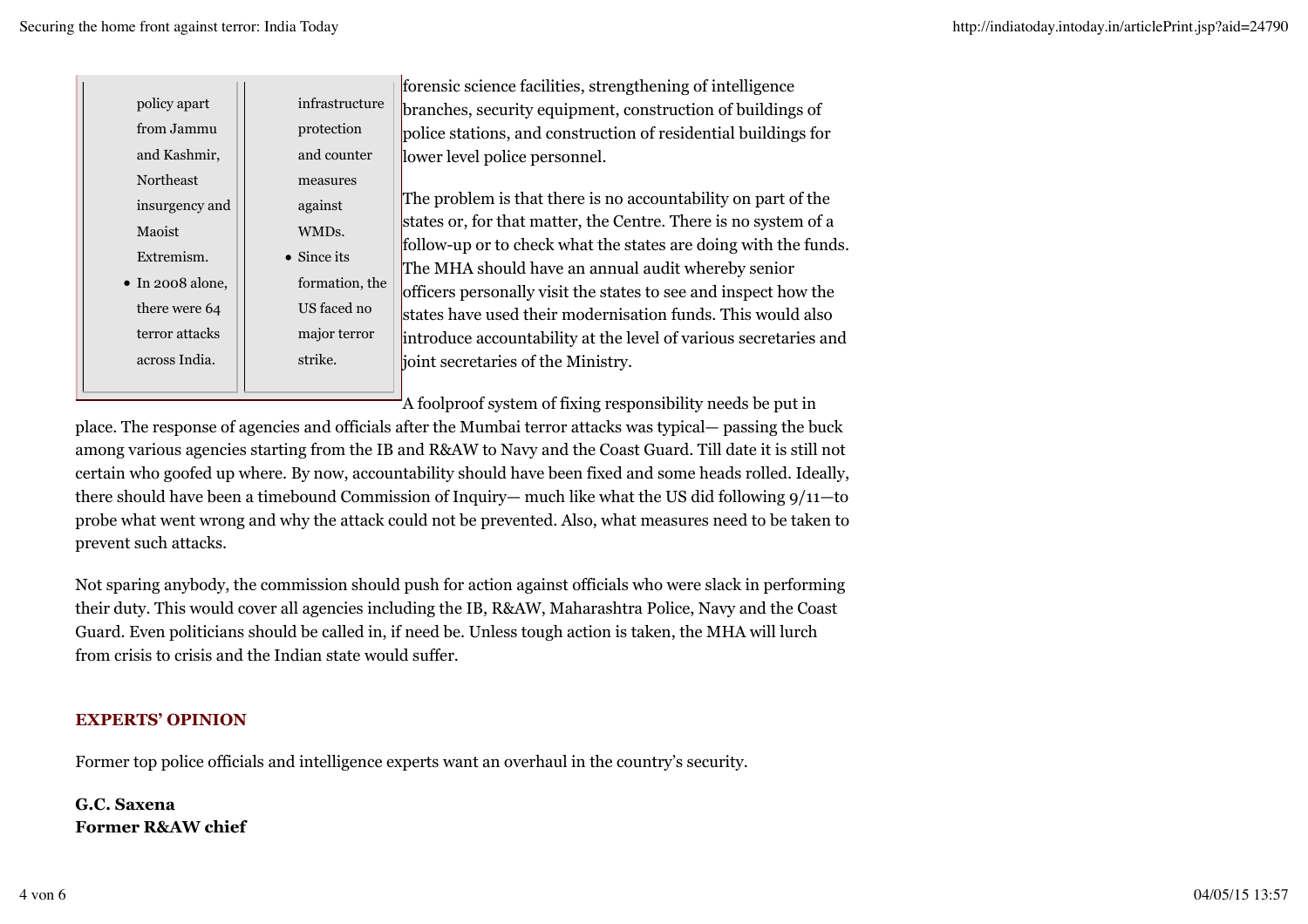- Single counter-terrorism centre that deals with intelligence gathering, dissemination & coordination
- Well trained and equipped QRTs at vital installations

## **K. Subrahmanyam**

## **Security expert**

- A full time cabinet minister to look after internal security
- A dedicated cadre of officers, specialists in national security in MHA

#### **Gopal Sharma Former DGP J&K**

- A national ID card for all Indian nationals within six months
- Bring in meritocracy, specialisation and enhance the Special Task Forces

# **ACTION PLAN**

**GET** experts and career police officers, with experience in security and counterterrorism, to head crucial departments in the Home Ministry, including the top job of the Home Secretary

**ACT** on reports on police reforms and also implement multipurpose national identity cards

**ENSURE** co-ordination among intelligence agencies and send a clear message that a terror strike must be avoided at any cost or heads will roll

**RED TAPE** needs to be cut in making purchases for internal security SACK top officials for negligence leading to terror strikes

**SEGREGATE** internal security from the other functions of the Home Ministry

# **Related links:**



**War on terror – The Agenda**